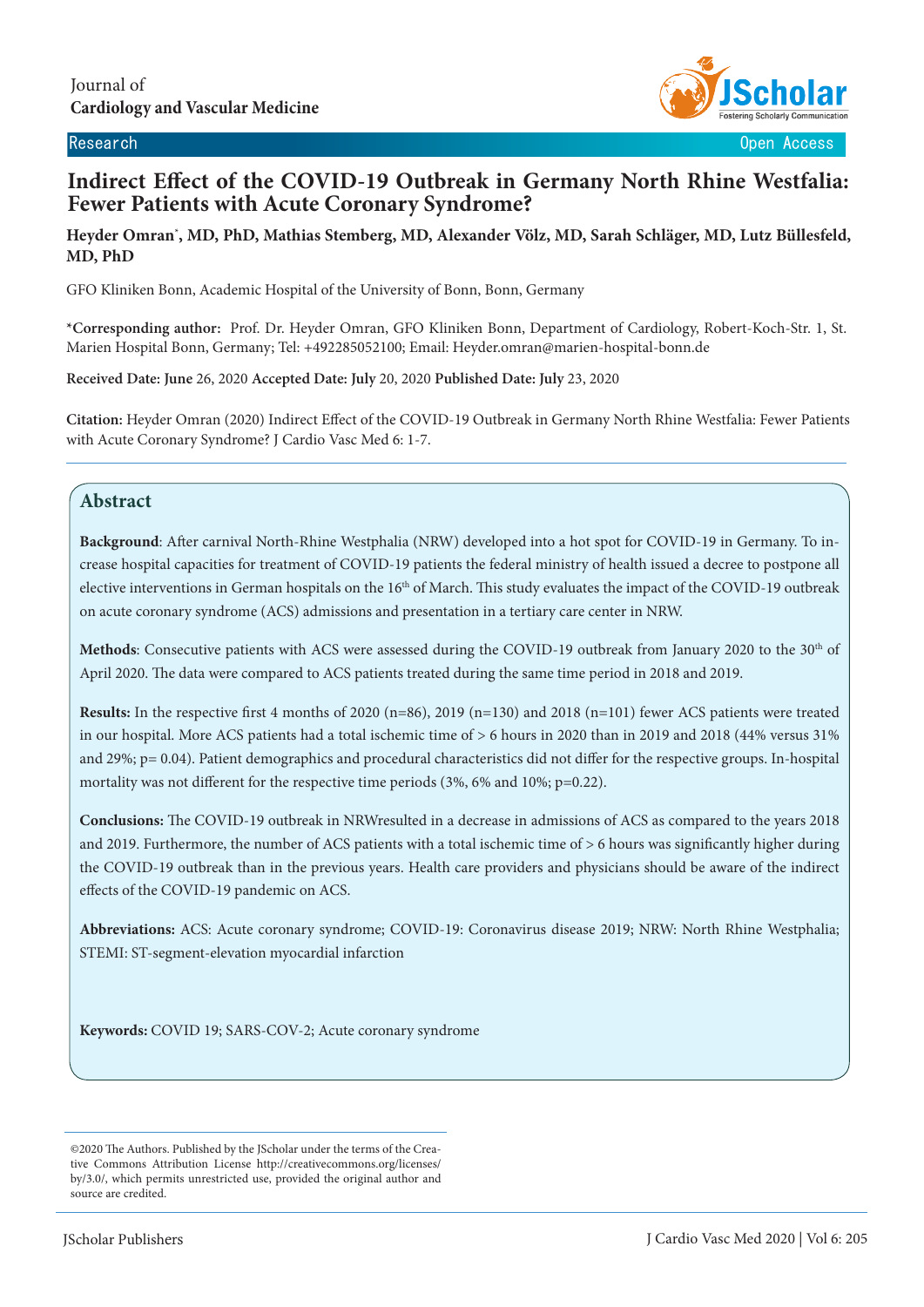### **Introduction**

Acute coronary syndrome (ACS) is a serious disease with high morbidity and mortality if not treated rapidly and adequately. Previous studies have shown that guideline-directed treatment with early invasive therapy improves outcomes in patients with ACS [1]. In December 2019 SARS-COV-2 emerged in China, Wuhan, spreading quickly over the world causing a pandemic within a few months. As a consequence, health governments were obliged to establish strict measures to control further spreading of the disease.

On the 22nd of February, the first European dies of Coronavirus disease 2019 (COVID-19). At the end of February, COVID-19 infections increase significantly in North-Rhine Westphalia (NRW) after a carnival session in Heinsberg. NRW develops into a hot spot of COVID-19 in Germany. On the 29<sup>th</sup> of February, an elementary school in Bonn is closed due to two known COVID-19 infections of teachers. On the  $9<sup>th</sup>$  of March, the first two Germans die in NRW. Exit restrictions are issued by the government of NRW on the 15<sup>th</sup> of March. The federal ministry of a health issue a decree to postpone all elective interventions or surgery in German hospitals on the 16<sup>th</sup> of March.

Recently, Tam et al. reported the impact of the COV-DI-19 outbreak in Hongkong in 7 patients with ST-segment-elevation myocardial infarction (STEMI) and compared the results to data from 2018 and 2019. The authors of that study found that the time from symptom onset to first medical contact increased sharply from 83 minutes to 318 minutes in 2019 [2]. Another study from Austria reported the number of ACS admissions between the 2<sup>nd</sup> and 29<sup>th</sup> of March during the COVID-19 outbreak in Austria. The authors found both a decrease of STEMI as well as non-STEMI admissions during this time period [3].

The aims of our study were to evaluate the impact of the COVDI-19 outbreak in the Rhein-Sieg area with respect to the rate of ACS admissions, outcome, and procedural characteristics of patients with ACS.

#### **Methods**

#### **Patients**

The 'GFO Kliniken Bonn' is a tertiary care center and is part of a network of clinics treating ACS patients in the Rhein-Sieg area of NRW. The clinic has a certified chest pain unit and treats ACS patients in a regional network of 6 hospitals belonging to a group of hospitals since 2009. The cardiac catheter laboratory is operational for 24 hours / 7 days. During the COVID-19

outbreak, the chest pain unit remained continuously open. Night and weekend shifts were doubled to provide sufficient staff for potentially treating COVID-19 patients.

To enhance the quality of care, consecutive patient data are documented in a central data bank. The data include demographics of the patients, physical findings, risk factors, laboratory values, procedural characteristics, and outcome data. Patients gave written informed consent to provide data for quality control and publications.

Criteria for myocardial infarction were derived from the fourth universal definition of myocardial infarction [4].

High sensitivity cardiac troponin I levels were measured at admission to the hospital. If the patient was directly transferred to the cardiac catheterization laboratory, blood samples were taken at the beginning of the study.

The total ischemic time (time from symptom onset to first coronary artery balloon inflation) was documented according to ACCF/AHA task force on clinical data standards using a structured interview with the patient after the index event. The ACCF/AHA defines the time of symptom onset as the time when the patient first notes ischemic symptoms lasting 10 minutes or longer. These symptoms may include chest pain or pressure, shortness of breath, jaw or arm pain, nausea/vomiting, fatigue/ malaise, or other symptoms of discomfort. If the patient has intermittent symptoms, the time of the most recent symptoms before hospital presentation is used. If symptoms are initially varying in quality or intensity (stuttering), the time of symptom onset is defined as the time when symptoms become constant [5].

An echocardiogram was obtained within 2 days of admission and the ejection fraction (EF) measured using a Vivid E9™ or Vivid S70 GE™ machine (Milwaukee, USA) using either the auto EF function of the machine or biplane determination of the EF.

The primary endpoint of this study was the number of ACS admission and the total ischemic time.

#### **Statistics**

Statistics of continuous variables are presented as means ± standard deviation, categorical variables are shown as absolute numbers and percentages. Student t-tests were used for testing of continuous variables. For more than two groups simple linear models (ANOVA) or the Kruskal-Wallis-test were used. Fisher exact test was used to assess differences in categorical variables. Statistical significance was considered as a 2-tailed probability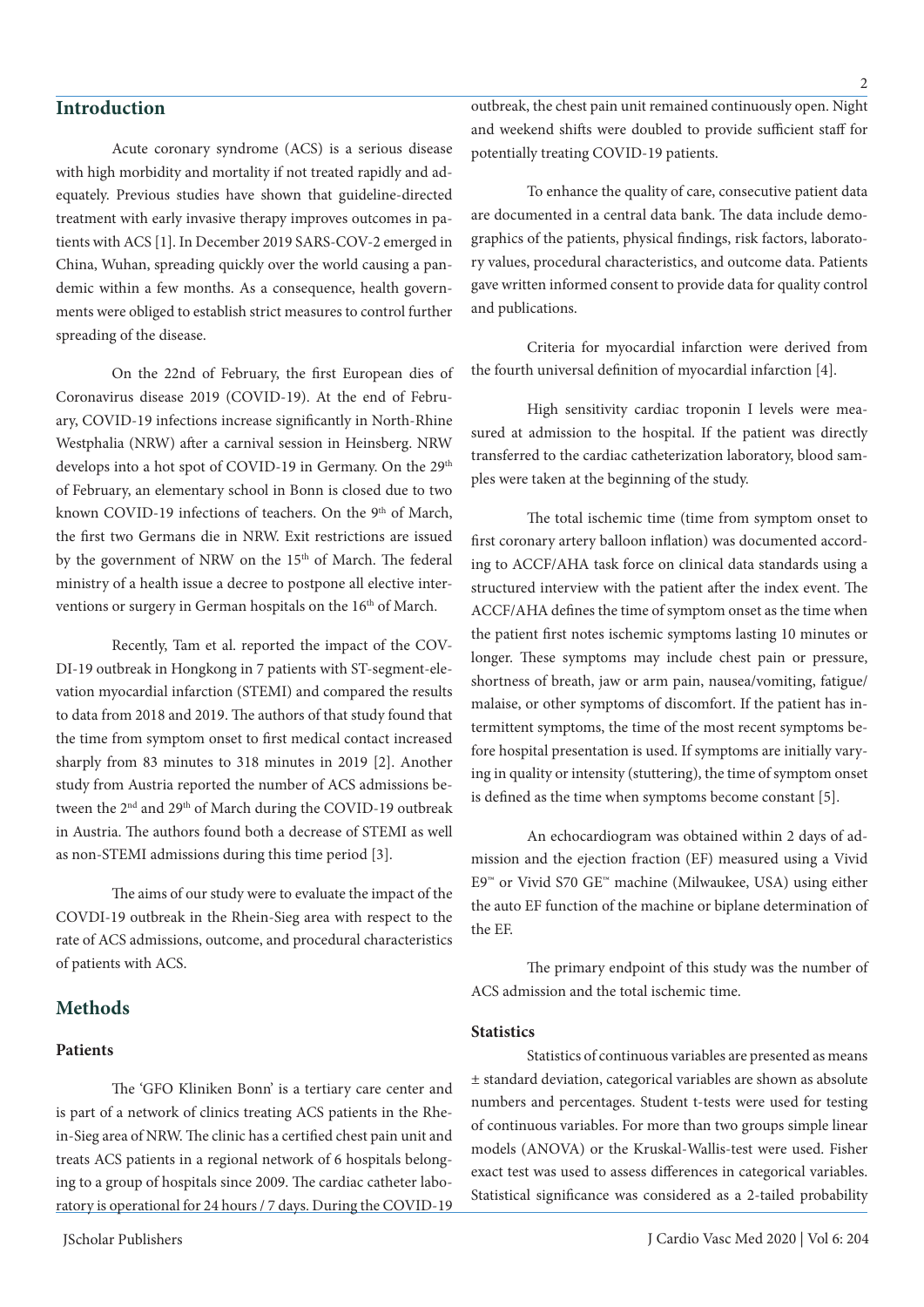value <0.05. Statistical analyses were performed with SPSS version 26 and STATA version 14.2.

## **Results**

#### **Patient demographics**

Table 1 provides the demographics of the ACS patients treated in 2018, 2019, and 2020 during the first four months of the respective year. There was no difference with respect to age, heart rate, blood pressure, BMI, risk factors, type of myocardial infarction (STEMI and NSTEMI), anterior or posterior wall myocardial infarction between groups.

However, the number of patients presenting with ACS was lower in 2020 as compared to both 2019 and 2018. The respective rates of daily admissions for patients with ACS were 0.84 for 2018, 1.08 for 2019, and 0.71 for 2020 (p<0.05). Importantly, the number of ACS patients increased from 2018 to 2019, before falling in 2020.

There were only two patients with known COVID-19 infection during the observation period. One patient had a STEMI and the other patient NSTEMI.

Furthermore, the number of patients with a total ischemic time > 6 hours was significantly longer in ACS patients during the COVID-19 outbreak in 2020 as compared to the years 2018 and 2019.

#### **Procedural characteristics**

Table 2 provides the procedural characteristics of the patients. All patients underwent successful cardiac catheterization. Mortality, GRACE score, duration of the procedure, fluoroscopy time, and amount of contrast agent were not different between groups.

### **Discussion**

The major finding of our study is that during the COVID-19 outbreak in NRW, Germany, the rate of admission of patients with ACS was significantly lower than in 2018 (-15%) and 2019 (-34%). Our findings are in concordance with a report from Austria, which showed a 39% decrease of ACS admission from the first to the last week in March 2020 [3]. A French study compared the daily rate of admissions of ACS patients to intensive care units between the period before and after containment measures. They found a decrease from 4.8 to 2.6 patients per day (minus 46%) during the containment period [6].

Similarly, we observed a decrease in the daily rate of admissions of ACS patients from 2019 to 2020 of 37%.

Importantly, the total ischemic time, i.e. time of symptom onset to first coronary artery balloon inflation, was significantly longer during the COVID-19 outbreak in our hospital. Tam et al. reported of 7 consecutive patients with STEMI treated during the COVID-19 outbreak in Hong Kong, China. The authors of that study also found numerically longer median times in symptom onset to first medical contact [2].

There are several potential explanations for the findings of our study. Symptoms may be ignored or trivialized by the patient because of anxiety to achieve medical treatment risking a SARS-COV-2 infection. General practitioners may be more difficult to contact due to the high workload during the outbreak of COVID-19. Furthermore, the emergency number may be more difficult to reach.

Another potential explanation is the prolongation of the ischemic time due to delayed referral of ACS patients from referring hospitals. However, referring hospitals had increased capacities during the COVID-19 outbreak because of the government decree to reduce elective surgery and interventions. Nevertheless, physicians in referring hospitals may have dedicated more time to treating COVID-19 patients than other patients and, potentially, may have misinterpreted symptoms of the patients and hence delayed diagnosis and referral.

A reduced capacity of our chest pain units for treating ACS patients could be another explanation for our findings. However, the capacity of our chest pain unit was unchanged during the COVID-19 outbreak. Furthermore, the chest pain unit of our hospital was intentionally not signed off or used as an additional COVID-19 unit during the COVID-19 outbreak in order to ensure the treatment of ACS patients.

The mortality of untreated ACS is high, therefore the reduction in ACS admissions could result in increased mortality of untreated ACS during the COVID-19 outbreak [7].

Our study found no difference in-hospital mortality for ACS patients between 2018, 2019, and during the COVID-19 outbreak. However, the numbers are too low to detect statistically relevant findings. The results of our study are in concordance with another study in Hong Kong, who did not find a difference in-hospital mortality during the COVID-19 outbreak [8]. However, the latter study found an increase in the compound endpoint of cardiogenic shock, mechanical circulatory support, ventricular arrhythmia and in-hospital death during the COVID-19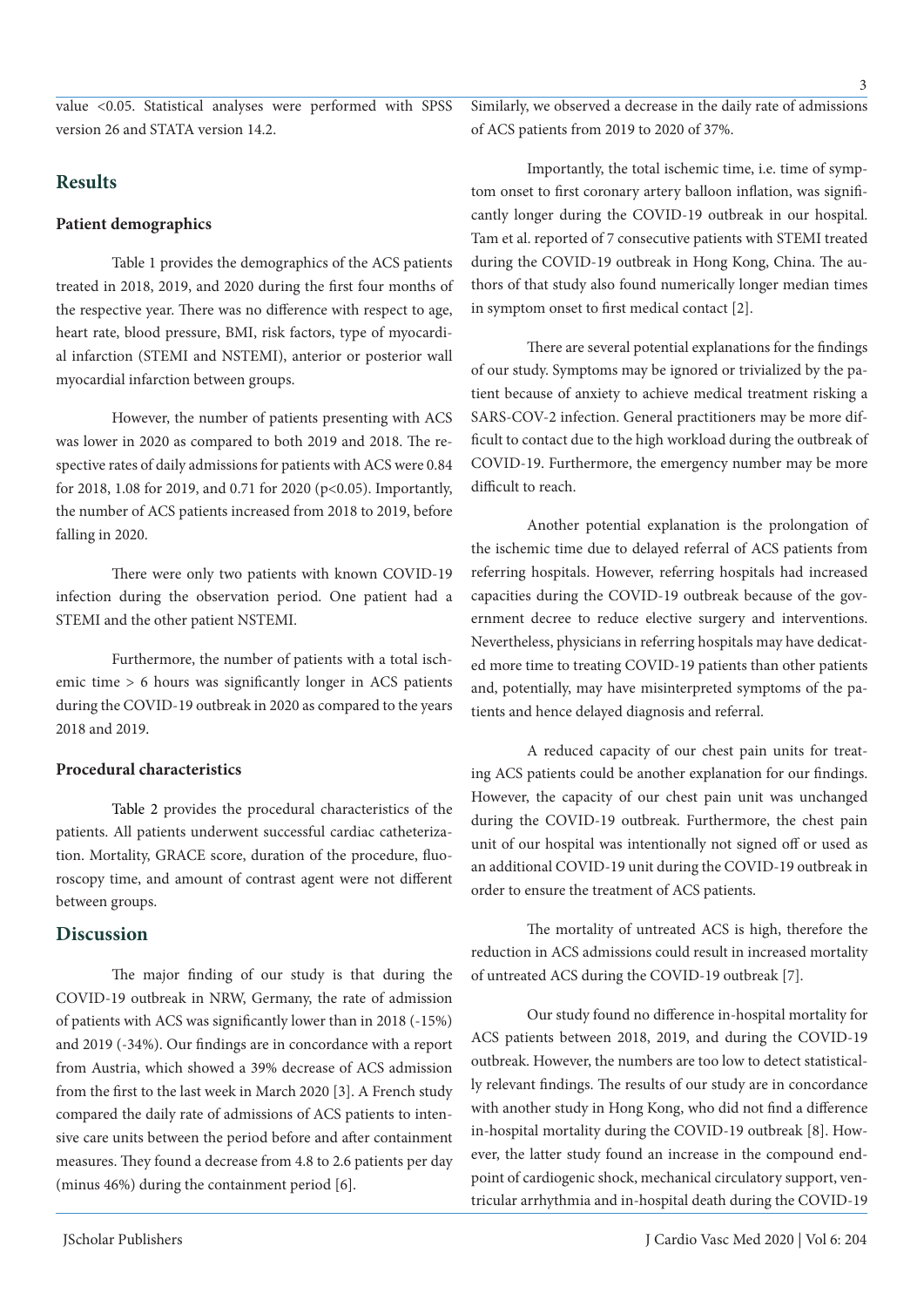| Baseline Characteristic of patients with acute coronary syndrome |                   |                  |                  |          |  |  |
|------------------------------------------------------------------|-------------------|------------------|------------------|----------|--|--|
|                                                                  | 2018              | 2019             | 2020             |          |  |  |
|                                                                  | $n=101$           | $n=130$          | $n=86$           | P value  |  |  |
| Age                                                              | $66.4 \pm 12.8$   | $66.4 \pm 12.2$  | $68.1 \pm 12.1$  | 0.57     |  |  |
| Age $>$ 75 years, n $(\%)$                                       | 28 (27.7)         | 37(28.4)         | 30(34.9)         | 0.52     |  |  |
| Male sex, n (%)                                                  | 73(72.3)          | 95(73.1)         | 59 (68.6)        | 0.77     |  |  |
| <b>BMI</b>                                                       | $29.2 + 5.7$      | $28.0 \pm 4.5$   | $28.0 + 4.6$     | 0.26     |  |  |
| Current Smoking, n (%)                                           | 50 $(49.5)$       | 65(50.0)         | 44 (51.2)        | 0.98     |  |  |
| Hypertension, n (%)                                              | 73 (72.3)         | 90(69.2)         | 61(70.9)         | 0.93     |  |  |
| Hypercholesterolemia, n (%)                                      | 45 (44.6)         | 57(43.8)         | 20(23.3)         | 0.002    |  |  |
| Diabetes mellitus, n (%)                                         | 21(21.0)          | 31(23.8)         | 19(22.1)         | 0.85     |  |  |
| Peripheral artery disease, n (%)                                 | 13 (12.9)         | 5(3.8)           | 7(8.1)           | 0.04     |  |  |
| Chronic renal insufficiency                                      |                   |                  |                  |          |  |  |
| Previous myocardial infarction, n (%)                            | 12(11.9)          | 18(13.8)         | 10(11.6)         | 0.85     |  |  |
| Previous PCI, n (%)                                              | 16(15.8)          | 29(22.3)         | 14(16.3)         | 0.37     |  |  |
| Previous coronary artery bypass grafting,<br>$n(\%)$             | 3(3.0)            | 5(3.8)           | 6(6.7)           | 0.42     |  |  |
| Troponin I                                                       | 557 $(62 - 7050)$ | $423(54 - 4150)$ | $325(75 - 1497)$ | 0.21     |  |  |
| Creatinine                                                       | $1.0 + 0.5$       | $1.0 + 0.3$      | $1.0 + 0.4$      | 0.65     |  |  |
| Creatinine clearance                                             | $77 + 24$         | 78±23            | $77 + 24$        | 0.93     |  |  |
| Low-density lipoprotein cholesterol                              | $133 \pm 44$      | $131 \pm 48$     | $183 + 53$       | 0.63     |  |  |
| Hemoglobin                                                       | $13.6 \pm 1.9$    | $13.6 \pm 1.9$   | $13.9 \pm 1.8$   | 0.41     |  |  |
| Hematocrit                                                       | $41 \pm 5.4$      | $40.0 \pm 5.5$   | $41.5 \pm 5.2$   | 0.10     |  |  |
| ST-segment elevation myocardial infarc-<br>tion, $n$ $(\%)$      | 58 (57.4)         | 66 (50.8)        | 42 (48.8)        | 0.50     |  |  |
| Non-ST- segment elevation myocardial<br>infarction, n (%)        | 43(42.6)          | 63(48.5)         | 43(50.0)         | 0.50     |  |  |
| GRACE-Score                                                      | $151 \pm 46$      | 147±40           | 142±44           | 0.37     |  |  |
| GRACE-score < 109                                                | 20(19.8)          | 13(10.0)         | 14(16.3)         | 0.11     |  |  |
| GRACE-score 109 - 149                                            | 31(30.7)          | 64 (49.2)        | 43(50.0)         | 0.06     |  |  |
| GRACE-score >149                                                 | 50 (49.5)         | 52 $(40.0)$      | 29(33.7)         | 0.09     |  |  |
| Number of affected Vessels, n (%)                                |                   |                  |                  |          |  |  |
| $\mathbf{1}$                                                     | 33 (32.7)         | 46(35.4)         | 27(31.4)         | 0.73     |  |  |
| $\overline{2}$                                                   | 38 (37.6)         | 48 (36.9)        | 30 (34.9)        | 0.89     |  |  |
| $\mathfrak{Z}$                                                   | 30 (29.7)         | 32(24.6)         | 29 (33.7)        | 0.42     |  |  |
| Left ventricular ejection fraction                               | $50 \pm 11$       | $51 \pm 12$      | $48 + 11$        | 0.17     |  |  |
| Time from Symptom onset to index PCI,<br>N(%)                    |                   |                  |                  |          |  |  |
| $\leq 6$                                                         | 70 (69.3)         | 93 (71.5)        | 48 (55.8)        | $0.04\,$ |  |  |
| $>6$                                                             | 31(30.7)          | 35(28.5)         | 37(44.2)         | $0.04\,$ |  |  |

**Table. 1** Baseline Characteristics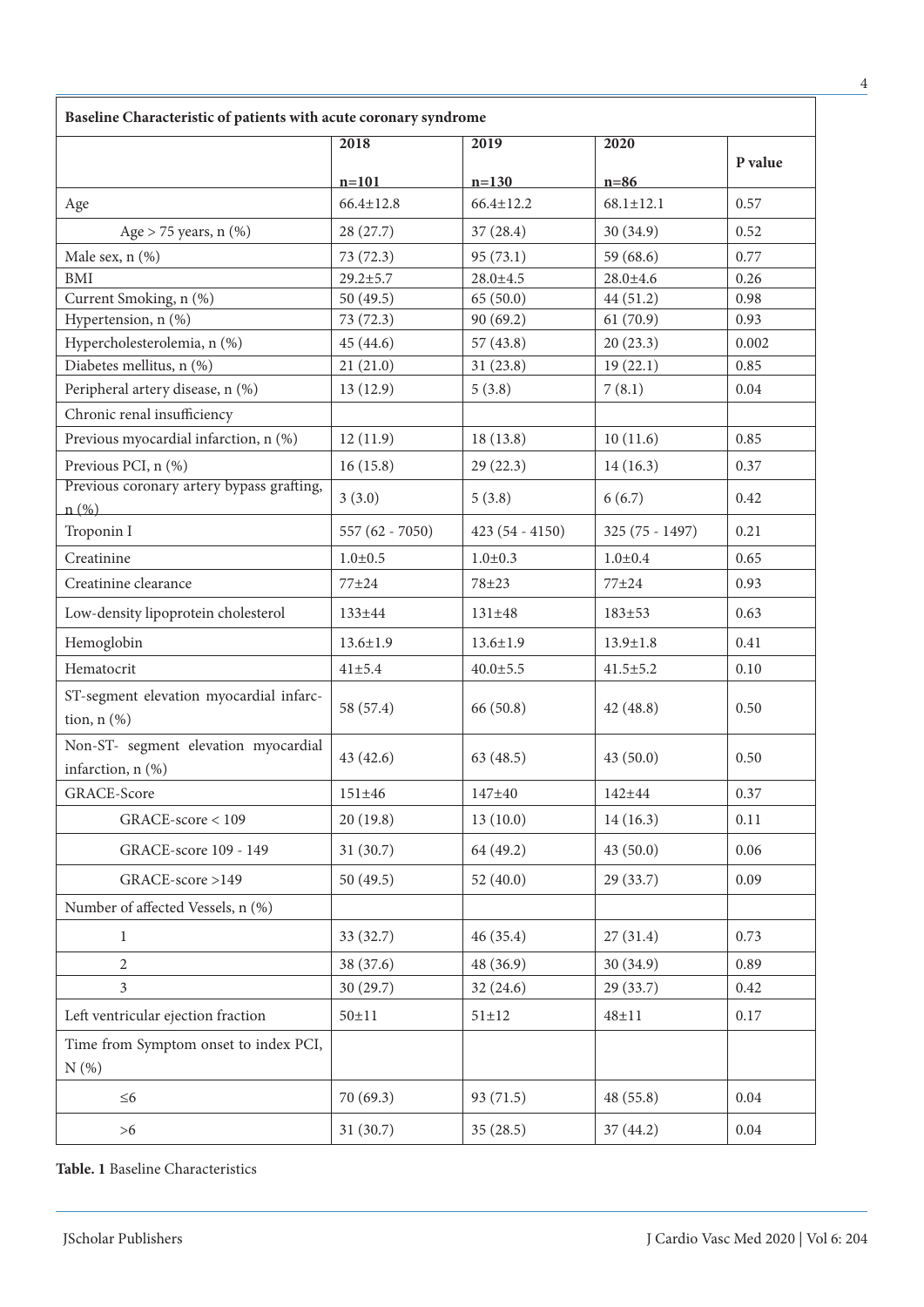| Tab. 2 Procedural characteristic of patients with acute coronary syndrome |                |                |                |         |  |  |
|---------------------------------------------------------------------------|----------------|----------------|----------------|---------|--|--|
|                                                                           | 2018           | 2019           | 2020           | P-value |  |  |
|                                                                           | $n = 101$      | $n = 130$      | $n=86$         |         |  |  |
| Arterial Access, n (%)                                                    |                |                |                |         |  |  |
| femoral                                                                   | 99 (98.0)      | 81 (62.3)      | 39(45.3)       | < 0.001 |  |  |
| radial                                                                    | 2(2.0)         | 46(35.4)       | 47(54.7)       | < 0.001 |  |  |
| Stent in culprit lesion                                                   | 98             | 127            | 85             | 0.93    |  |  |
| Length of procedure                                                       | $63 + 30$      | $56 + 25$      | $63 + 29$      | 0.14    |  |  |
| The total dose of contrast material                                       | $190 \pm 67$   | $1778 + 67$    | $191 \pm 67$   | 0.16    |  |  |
| The total duration of fluoroscopy                                         | $11.3 \pm 8.6$ | $11.0 \pm 8.4$ | $11.9 \pm 6.9$ | 0.74    |  |  |
| Mortality                                                                 |                |                |                |         |  |  |
| In-hospital mortality, $n$ (%)                                            | 10(9.9)        | 8(6.2)         | 3(3.5)         | 0.22    |  |  |
| Medication at discharge, n (%)                                            |                |                |                |         |  |  |
| Aspirin                                                                   | 97 (96.0)      | 124 (95.4)     | 84 (97.7)      | 0.92    |  |  |
| Ticagrelor                                                                | 83 (82.2)      | 103(79.3)      | 74 (86.0)      | 0.50    |  |  |
| Prasugrel                                                                 | 1(1.0)         | 4(3.1)         | 2(2.3)         | 0.56    |  |  |
| Clopidogrel                                                               | 12(11.9)       | 19(14.6)       | 8(9.3)         | 0.52    |  |  |
| Beta-blocker                                                              | 88 (87.1)      | 104(80.0)      | 70 (81.4)      | 0.21    |  |  |
| Angiotensin-converting enzyme<br>inhibitor                                | 68 (67.3)      | 88 (67.7)      | 57(66.3)       | 0.94    |  |  |
| Angiotensin-receptor blocker                                              | 68 (67.3)      | 88 (67.7)      | 57(66.3)       | 0.94    |  |  |
| Statin                                                                    | 93 (92.1)      | 119(91.5)      | 82 (95.3)      | 0.65    |  |  |

**Table. 2** Procedural characteristics

outbreak.

During the Covid-19 outbreak, only two patients with known SARS-COV-2 infections were treated in our center. One patient had STEMI and the other patient had NSTEMI. Our hospital did not decline patients with SARS-COV-2 infections. After two documented cases of SARS-COV-2 infection in Bonn, infection control measures were implemented in our hospital and in the catheter laboratory with full protective equipment for our staff as recommended by the Robert-Koch-Institute of Germany. Shifts for the emergency service in the cardiac catheterization laboratory were doubled to allow the optimal treatment of potentially infected patients. Our plan of action for treating ACS patients was communicated with referring centers, therefore, we do not believe that referring centers changed their collaboration with our center. Furthermore, regular training sessions for treating COVID-19 patients were performed in our center in conjunction with the emergency department.

Interestingly, the duration of the procedure, fluoroscopy time, and amount of contrast agent did not differ between the investigated periods in 2018, 2019, and 2020, indicating unchanged treatment standards during the COVID-19 outbreak.

JScholar Publishers

Another interesting finding of our study is that neither gender nor age differed between the investigated periods. This is of importance since a previous study showed a sex difference in mortality following STEMI and stated that this phenomenon may be driven by prehospital delays in hospital presentation leaving women more vulnerable to prolonged untreated ischemia [9].

**Impact on daily practice:** During the COVID-19 outbreak in NRWthe rate of ACS, admissions were significantly reduced as compared to previous years. Furthermore, the number of patients with a total ischemic time> 6 hours increased during the COVID-19 outbreak. Health care providers, physicians, and patients should be aware of those indirect effects of the COVID-19 outbreak on ACS patients.

#### **Limitations**

Our study is a single-center study and hence may not reflect the findings in other centers. However, the number of patients included in the study is relatively large. Furthermore, increasing knowledge about the SARS-COV-2 virus and its treatment may change treatment options and may influence the treat-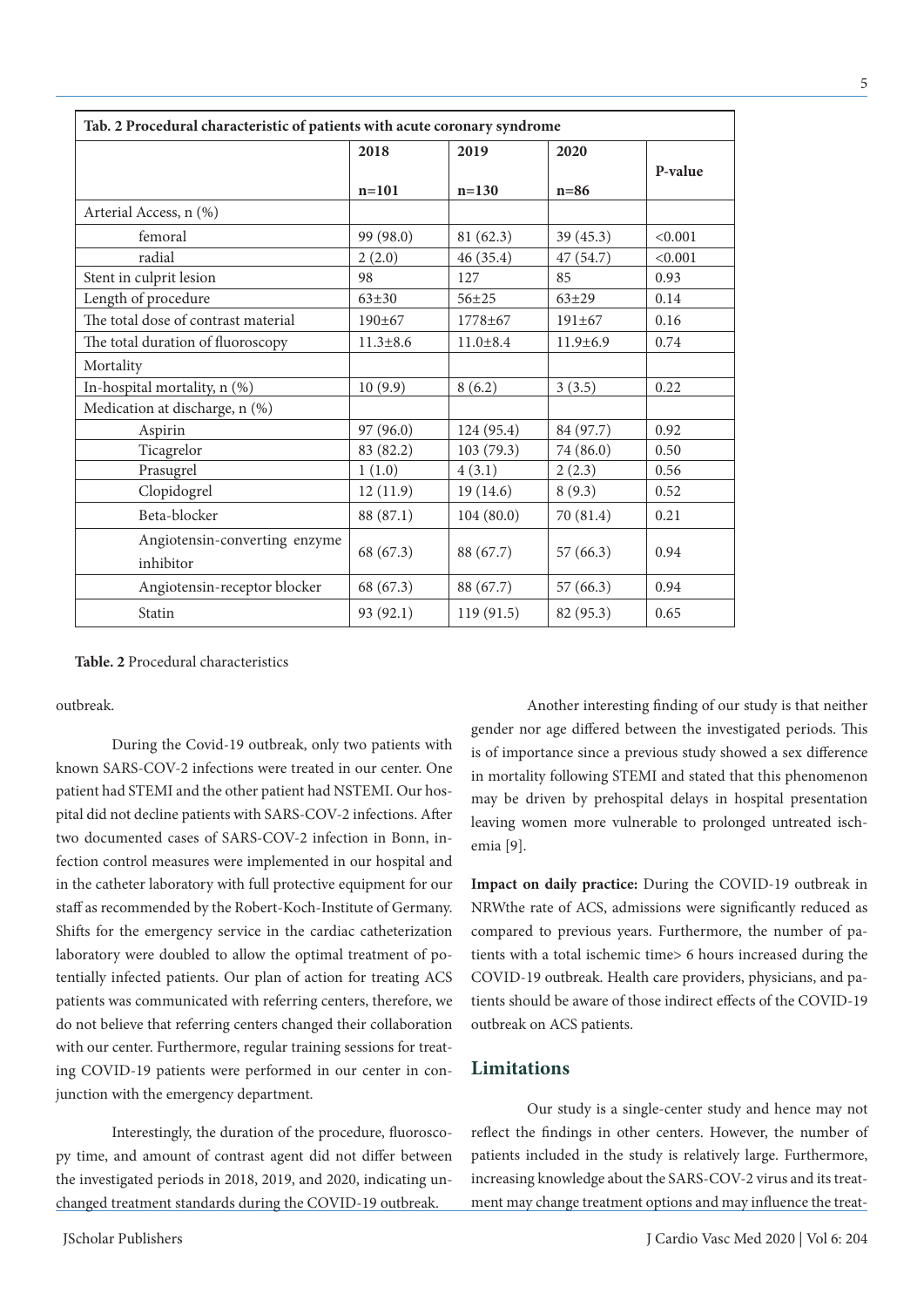#### **References**

ment of ACS patients. Rapid testing for SARS-COV-2 infections in cardiac catheterization and / or referring centers may also change treatment strategies and patient behavior. Hence, our data reflect current information in a rapidly changing situation.

## **Contributorship statement**

Guarantor of integrity of the entire study: HO and LB. Study concepts and design: HO, LB, and SS. Literature research: All authors. Clinical studies: all authors. Statistical analysis: HO. Manuscript preparation: HO, LB, AV. Manuscript editing: HO.

**Funding:** The authors have not declared a specific grant for this research from any funding agency in the public, commercial, or not-for-profit sectors.

**Data sharing statement:** all data relevant to the study are included in the article or uploaded as supplementary information. All data are included in the manuscript. No additional data are available.

1. Ibanez B, James S, Agewall S, Antunes MJ, Bucciarelli-Ducci C (2018) 2017 ESC Guidelines for the management of acute myocardial infarction in patients presenting with ST-segment elevation. Eur Heart J. 39: 119-177.

2. Tam CF, Cheung KS, Lam S, Wong A, Yung A (2020) Impact of corona virus disease 2019 (COVID-19) outbreak on the outcome of myocardial infarction in Hong Kong, China. Catheter Cardiovasc Interv 1-4.

3. Metzler B, Siostrzonek P, Binder RK, Bauer A, Reinstadler SJ (2020) The decline of acute coronary syndrome admissions in Austria since the outbreak of COVID-19: the pandemic response causes cardiac collateral damage. European Heart Journal 1-2.

4. Thygesen K, Alpert JS, Jaffe AS, Chaitman BR, Bax JJ (2018) Fourth universal definition of myocardial infarction. Circulation 138: e618-e651.

5. Cannon C, Brindis R, Weintraub W, Cohen DJ, Cross JT, et al. (2013) ACCF/AHA key data elements and definitions for measuring the clinical management and outcomes of patients with acute coronary syndromes and coronary artery disease: a report of the American College of Cardiology Foundation/ American Heart Association Task Force on Clinical Data Standards. J Am Coll Cardiol. 61: 992–1025.

6. Huet F, Prieur C, Schurtz G, Gerbaud E, Manzo-Silberman S, et al. (2020) One train may hide another: Acute cardiovascular diseases could be neglected because of the COVID-19 pandemic. Arch Cardiovasc Dis.

7. Mahmud E, Dauerman HL, Welt FG, Messenger JC, Rao SV, et al. Management of acute myocardial infarction during the COVID-19 pandemic. J Am Coll Cardiol.

8. Tam CF, Cheung KS, Lam S, Wong A, Yung A, Sze M, et al. (2020) Impact of Corona virus Disease 2019 (COVID-19) Outbreaks on ST-Segment-Elevation Myocardial Infarction Care in Hong Kong, China. Circ Cardiovasc Qual Outcomes 13: e006631.

9. Bugiardini R, Ricci B, Cenko E, Vasiljevic Z, Kedev S, et al. (2017) Delayed Care and Mortality Among Women and Men with Myocardial Infarction. J Am Heart Assoc. 6: e005968.